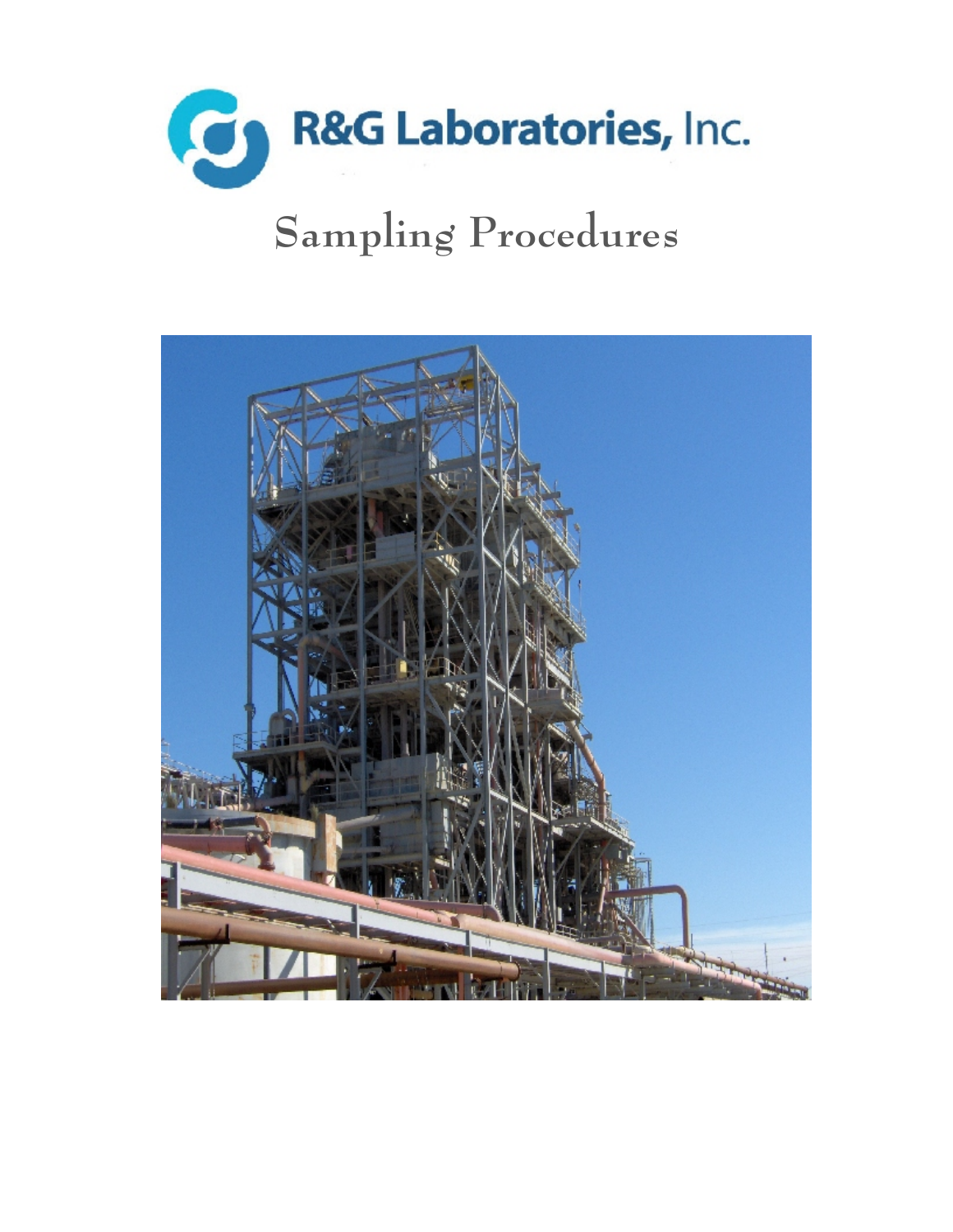# General Guidelines

| ⇘ | Successful oil analysis begins with proper sampling |
|---|-----------------------------------------------------|
| € | Maximize data density                               |
| ⇘ | Minimize data disturbance                           |
| ⇘ | Sample equipment at proper frequency                |
| ⇘ | Sample equipment the same way every time            |
| ⇘ | Always do what is best for the equipment            |
|   |                                                     |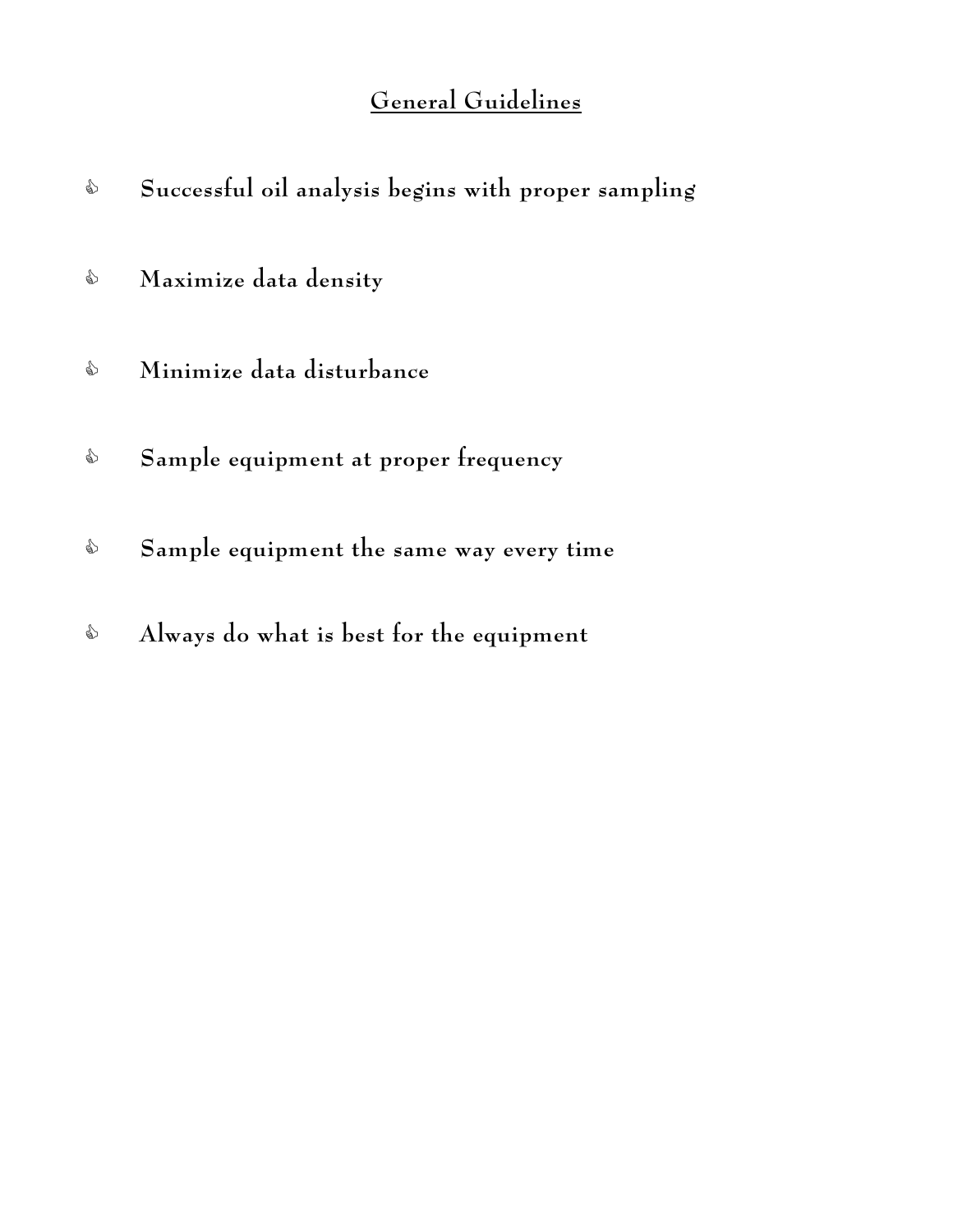#### PRECAUTIONS

- $\triangle$  Always check in with control room when entering an area. Also, check in with appropriate personnel in the immediate work area, so they are aware that you are working in their area. If applicable, get a safe work permit for each area of work.
- $\triangle$  Extreme caution must be applied when using tubing to obtain oil samples from operating units. Some equipment may need to be shut down before sampling. Tubing can be caught by moving parts and pulled into the unit. This will necessitate disassembling the equipment to remove the tubing and might damage the unit. **Always exercise care to ensure this does not occur.**
- $\triangle$  Always check the oil level to be sure there is sufficient oil in a unit and do not remove enough oil to lower the oil level below the low level mark. If oil level appears too low, or too high, notify appropriate site personnel so issue can be addressed.
- $\bullet$  Use only approved oil sample bottles and tubing. This prevents possible contamination of the sample by the container.
- $\triangle$  Always drain enough oil to flush sampling equipment prior to obtaining sample.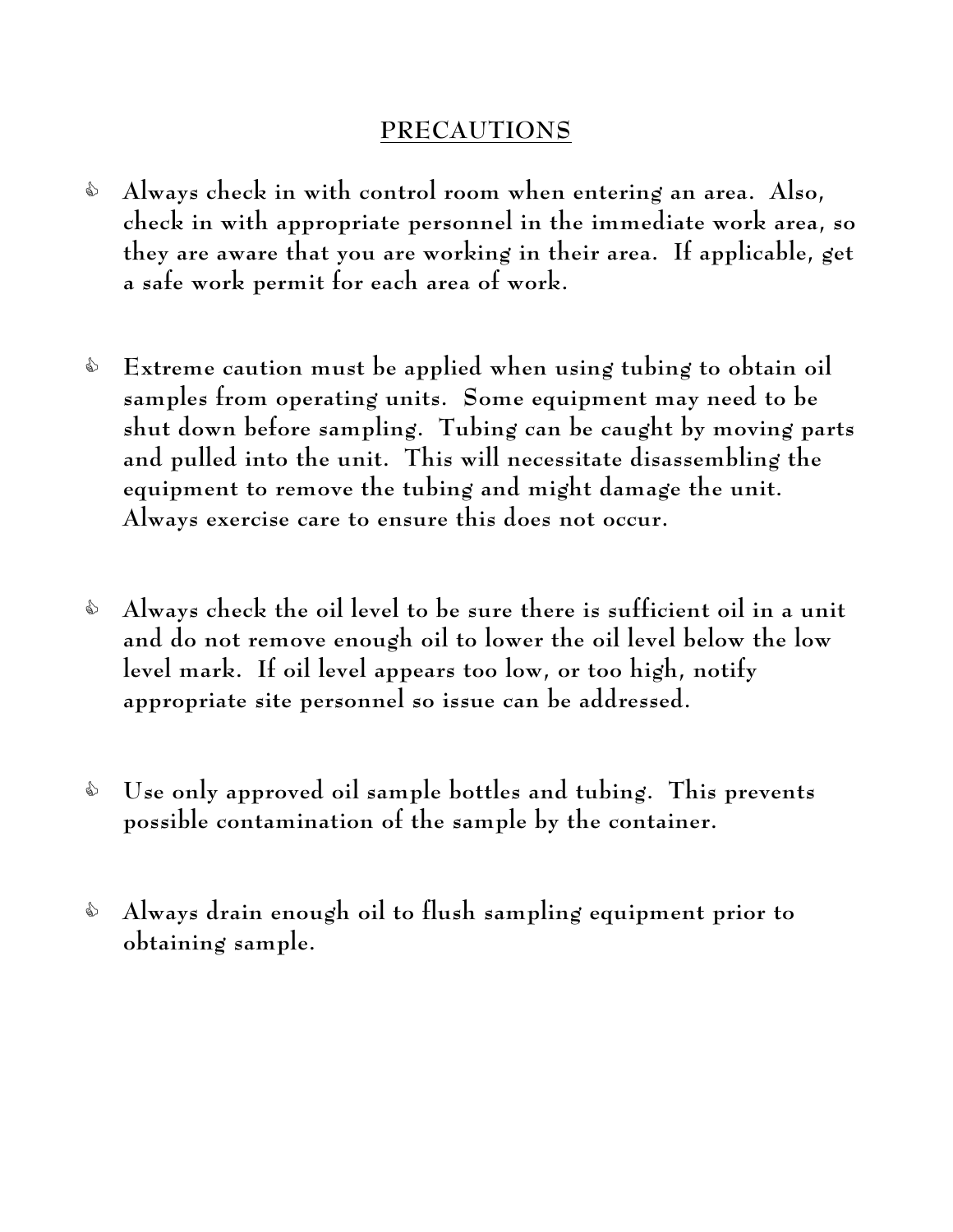#### PRECAUTIONS

 $\triangle$  Keep equipment clean at all times. Before sampling, wipe off and clean equipment. After sampling, repeat process to prevent contamination. Leak Management - Clean up any oil that may have spilled during the sample process.

- $\text{\degree}$  Strive to pull oil samples while the unit is at normal operating temperatures. If not possible, as soon after shutdown as possible, preferably within 30 minutes, samples should be taken.
- $\bullet$  When finished, make sure area is left as found. Check out with control room to turn in safe work permit. Also, check out with appropriate personnel in the immediate work area, so they are aware that you have finished working in their area.
- C Always notify proper personnel of any problem samples that were taken. Problem samples typically include visible water, excessive debris, or any other unusual conditions. Common notification methods are to use digital photographs and/or pull a duplicate sample for site.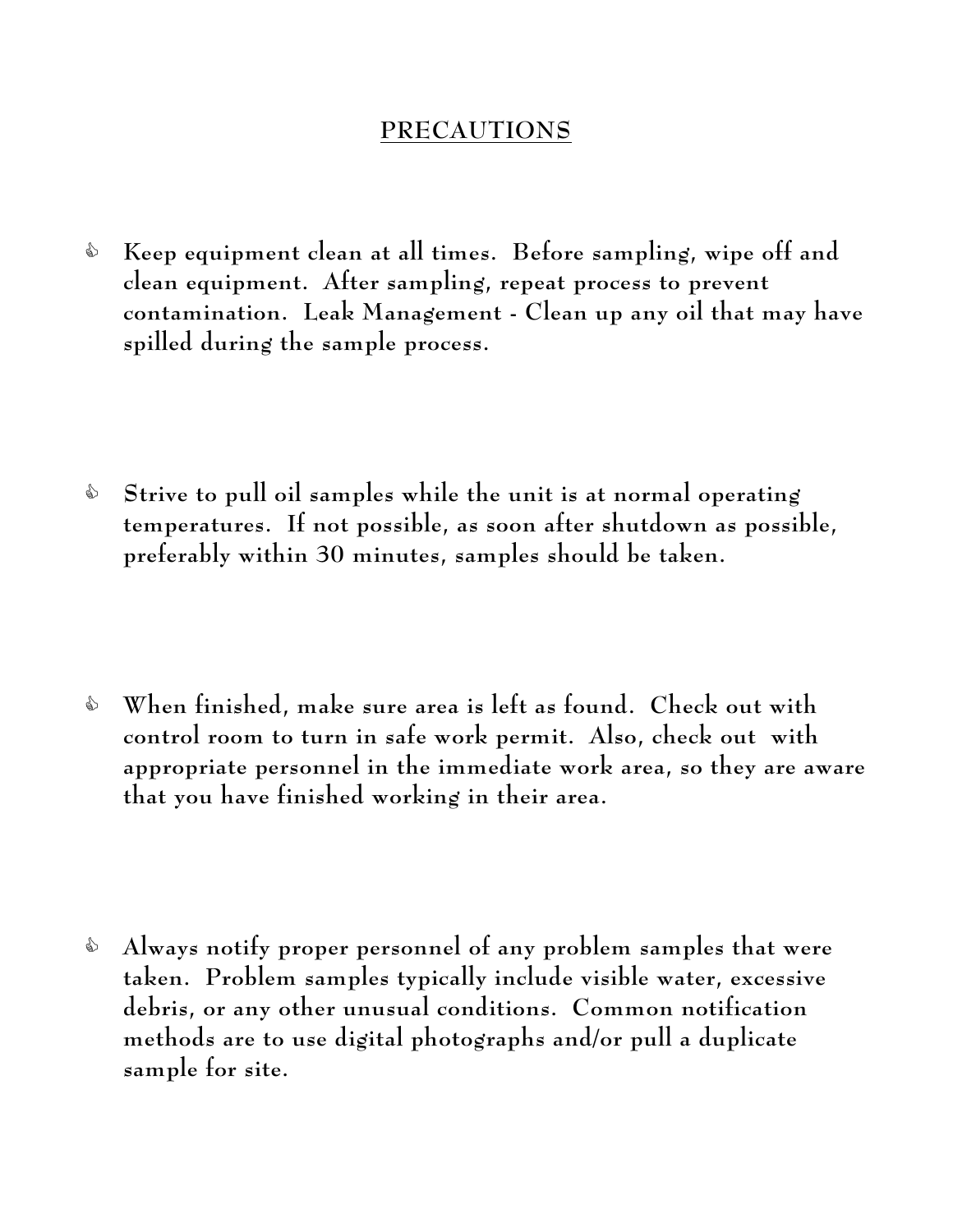### Sampling Equipment Needed

| Sample Pump                         | $Sample$ Bottle(s) | Tubing         |  |  |
|-------------------------------------|--------------------|----------------|--|--|
| Mailer(s)                           | Label(s)           | Sample List(s) |  |  |
| <b>Brake Cleaner</b>                | Wire Brush         | Container(s)   |  |  |
| Minimess Valve                      | $T$ owels/Rags     | Tools          |  |  |
| Personal Protective Equipment (PPE) |                    |                |  |  |

#### Sampling Equipment Care

- F Do not overfill sample bottles. This can cause oil to be pulled into the pump.
- F If oil is pulled into the pump, it must be disassembled and thoroughly cleaned.
- F Keep tubing clean prior to use.
- F Keep sample bottles clean. Store with lids on bottles.
- F Store sampling equipment to ensure contamination does not occur. Utilize containers (bins, backpack, drums, etc) with sealed lids and, if applicable, a bed cover on the truck to protect sampling equipment from outside contamination.
- F Utilize appropriate Personal Protective Equipment (PPE) for the working environment encountered during the sampling process.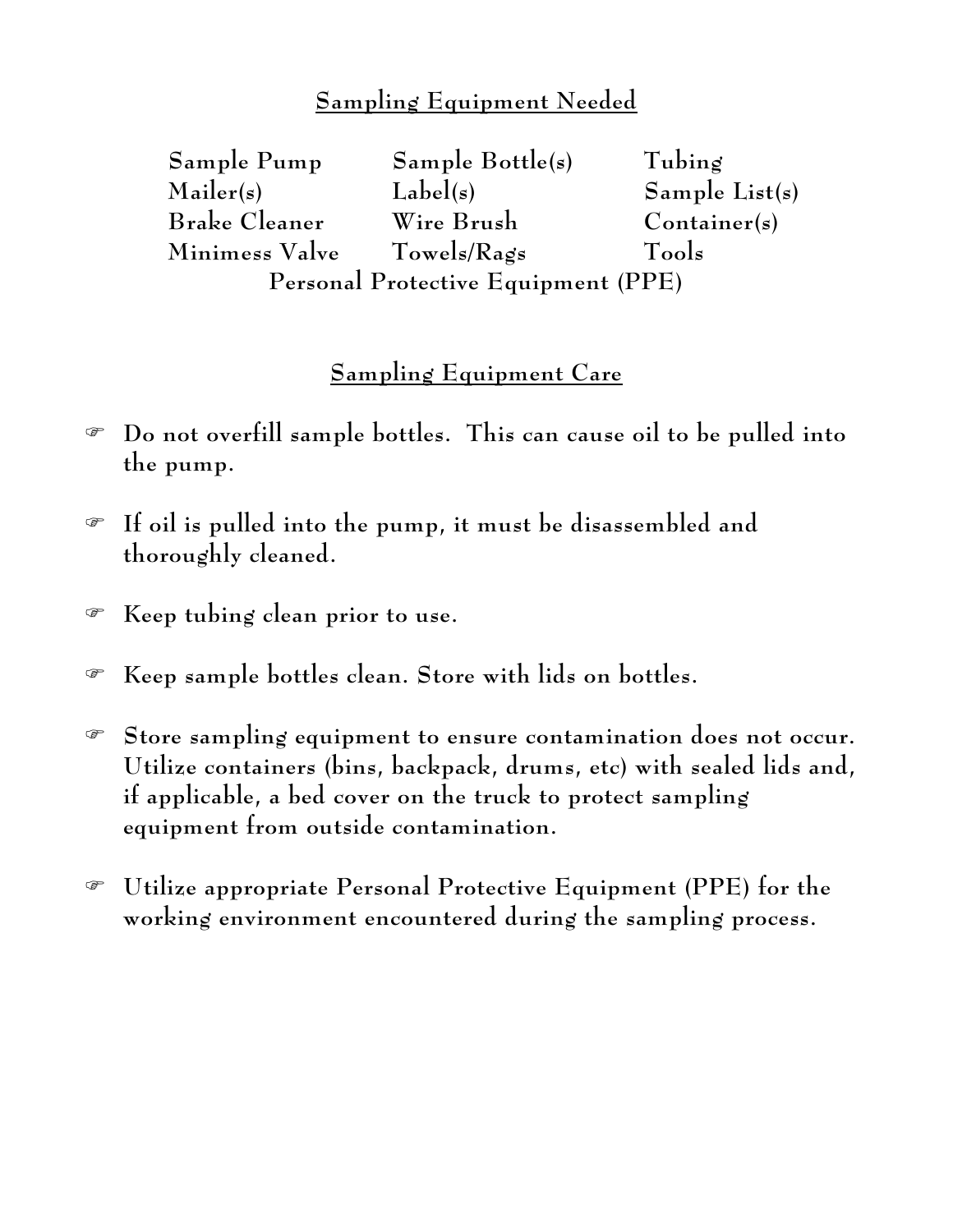#### Sample Procedures

- $\bullet$  Start by getting the proper sampling equipment for the sample route. Sampling equipment can include any of the equipment listed above. Personnel should select enough equipment to ensure the sampling route can be completed without restocking. Pickup and verify sample list and labels for site.
- $\bullet$  Once on site, utilizing sample list and labels, identify correct equipment to be sampled. Also, cross-reference sample label info (asset name, PID, etc) to equipment info (equipment tag, start/stop button, etc) thereby ensuring correct equipment is being sampled.
- $\text{\degree}$  For each asset, maintain cleanliness. Before beginning sampling, use brake cleaner, wire brush, and clean rags to ensure sample ports and/or minimess valve are clean. After sampling, repeat process to ensure all sampling equipment and operating equipment are kept as clean as possible. Also, remove any trash generated during sample process.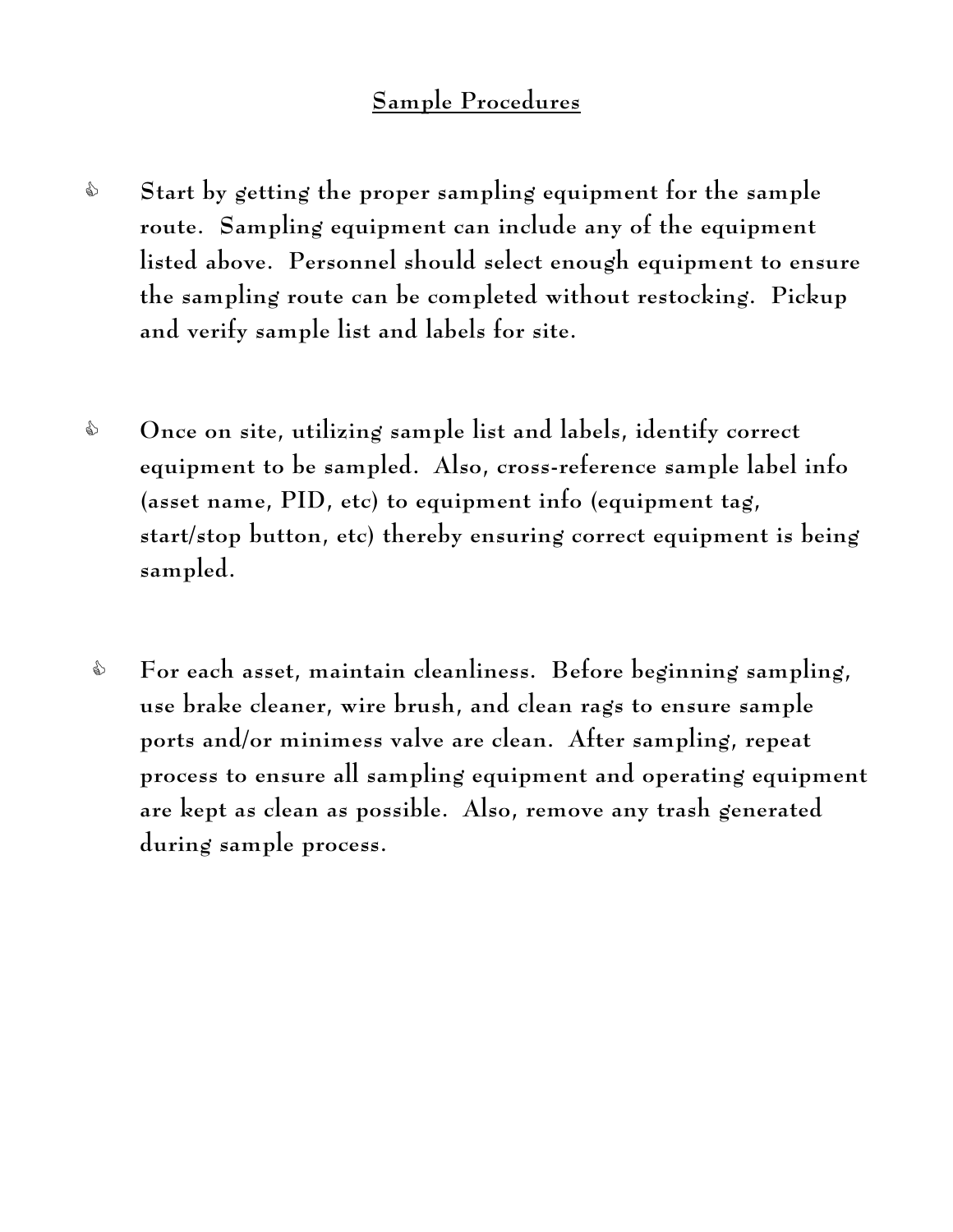#### Sample Port Sampling

- 1. Clean sample port.
- 2. Place minimess valve on sample port.
- 3. Place tubing in sample pump and minimess valve. Utilize a new piece of tubing every time. *Never Reuse Tubing.*
- 4. Start sample flow by using oil pump.
- 5. Flush sample port, minimess valve, and tubing for enough time to ensure the dead space volume has been accounted for. Utilize a waste sample container to collect any fluid generated during the flushing process.
- 6. After flushing, insert a new sample bottle into sample pump. Fill sample bottle to no more than 3/4 of the bottle volume.
- 7. Once sample bottle is full, immediately cap to keep foreign contamination out.
- 8. Leak Management Clean up any oil that may have spilled during the sample process.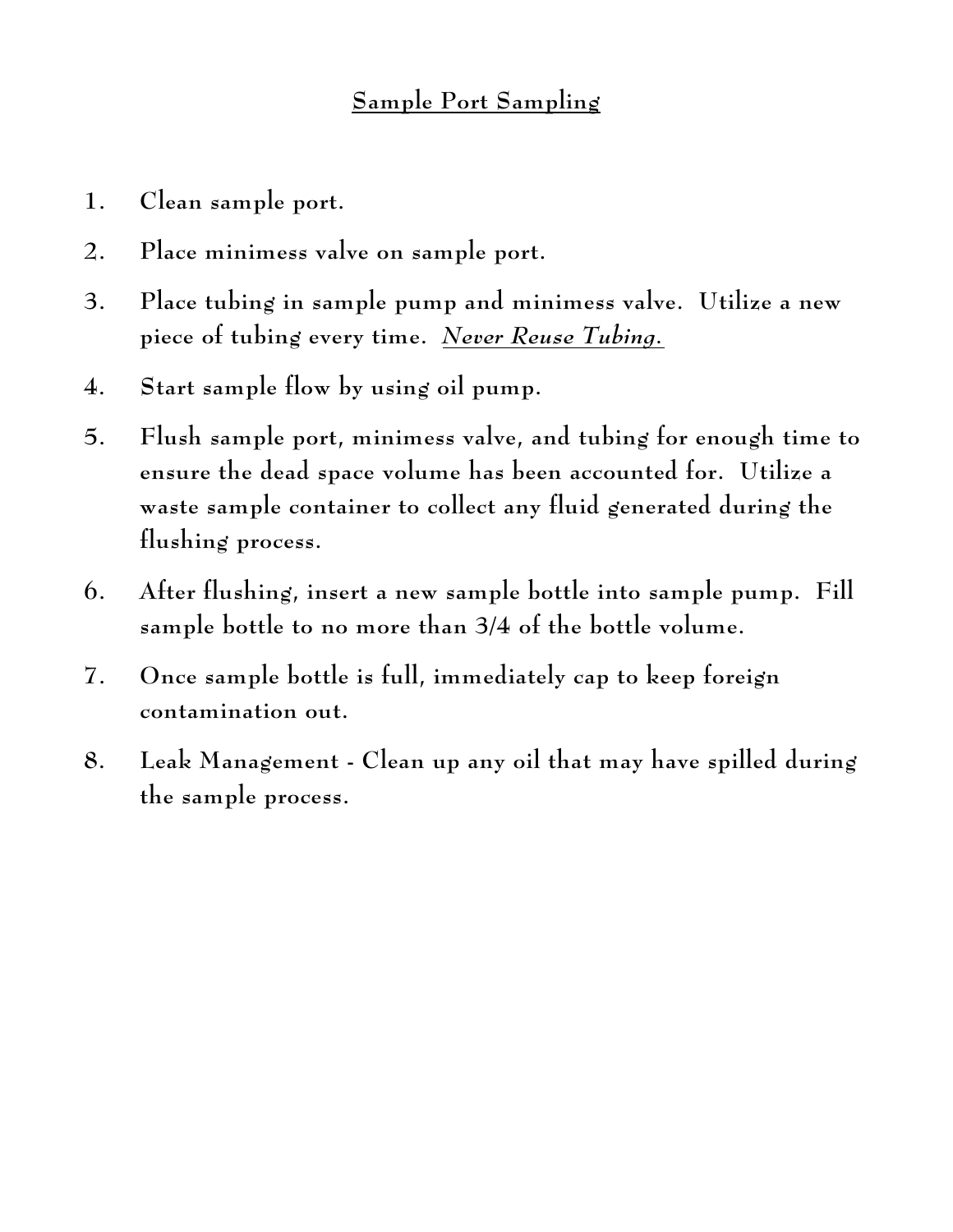#### Drop Tube Sampling

- 1. Remove oil filter plug, vent pipe, or cap. Be sure this is above the oil level of unit. On some equipment it may be possible to use the oil level pipe.
- 2. Insert tubing into oil reservoir and sample pump. Utilize a new piece of tubing every time. *Never Reuse Tubing.*
- 3. Start sample flow by using oil pump.
- 4. Flush the tubing for enough time to ensure the dead space volume has been accounted for. Utilize a waste sample container to collect any fluid generated during the flushing process.
- 5. After flushing, insert a new sample bottle into sample pump. Fill sample bottle to no more than 3/4 of the bottle volume.
- 6. Once sample bottle is full, immediately cap to keep foreign contamination out.
- 7. Leak Management Clean up any oil that may have spilled during the sample process.

*For this sampling method, variations can sometimes be seen at different locations in the reservoir. Therefore, the following actions are recommended and should be practiced:*

- $\triangle$  Avoid sampling from the absolute top or bottom of reservoir.
- $\triangle$  Always use the same sampling technique.
- $\bullet$  Pull the oil sample from the same relative location in the reservoir.